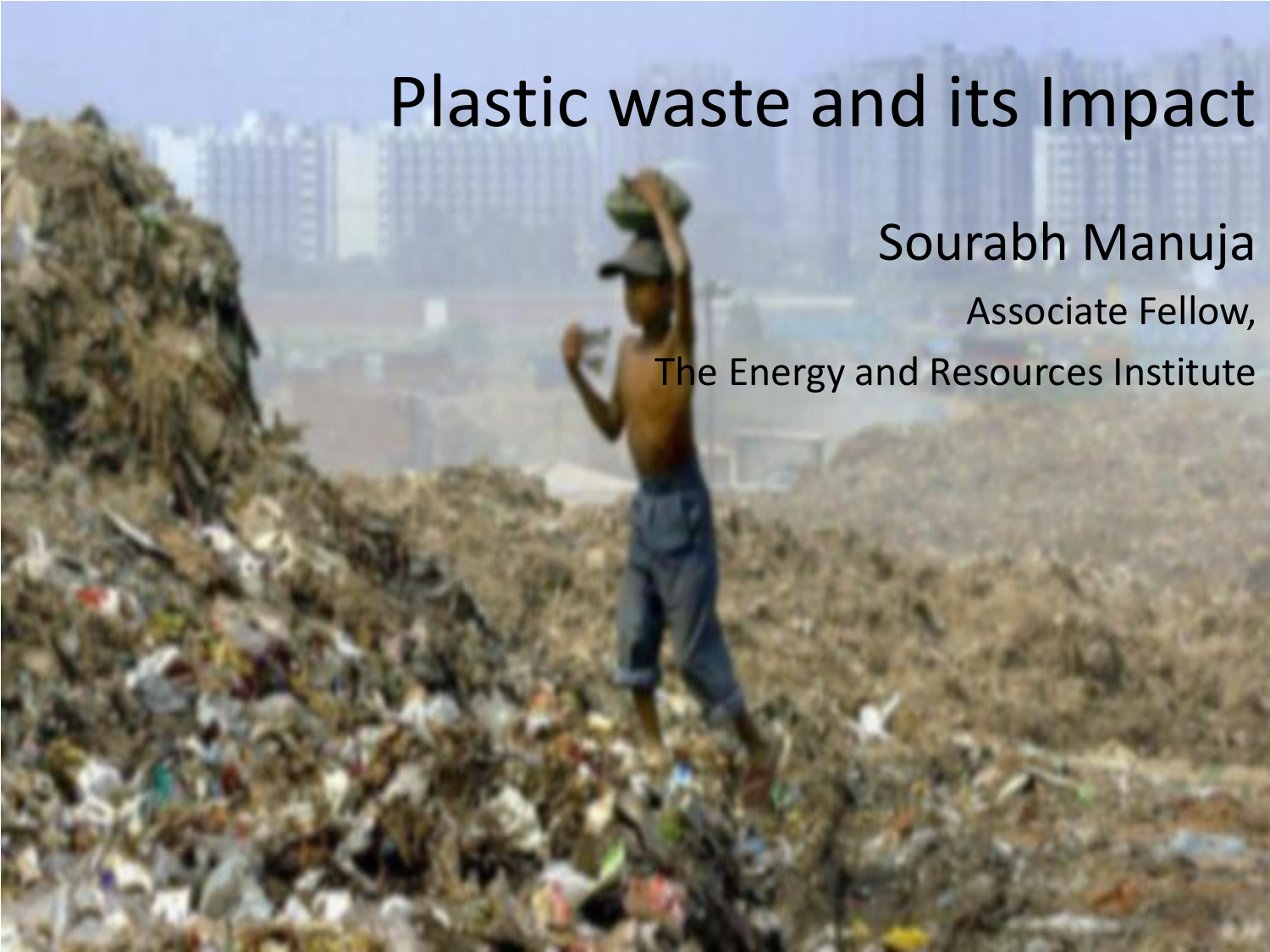## Plastic Market

| <b>Parameter</b>                                        | <b>Value</b>            |
|---------------------------------------------------------|-------------------------|
| Estimated size of plastic processing in<br>value (FY15) | $\sim$ INR 1 lakh crore |
| Market size in volume (FY15)                            | 13.4 MMTPA              |
| <b>Processing Units</b>                                 | > 30,000                |
| Technical manpower (as per CIPET)                       | 11 lakh employees       |
| <b>Growth Rate</b>                                      | 10-11%                  |
| Per Capita Plastic Consumption                          | 11 kg (World: 28kg)     |

Source: FICCI, 2017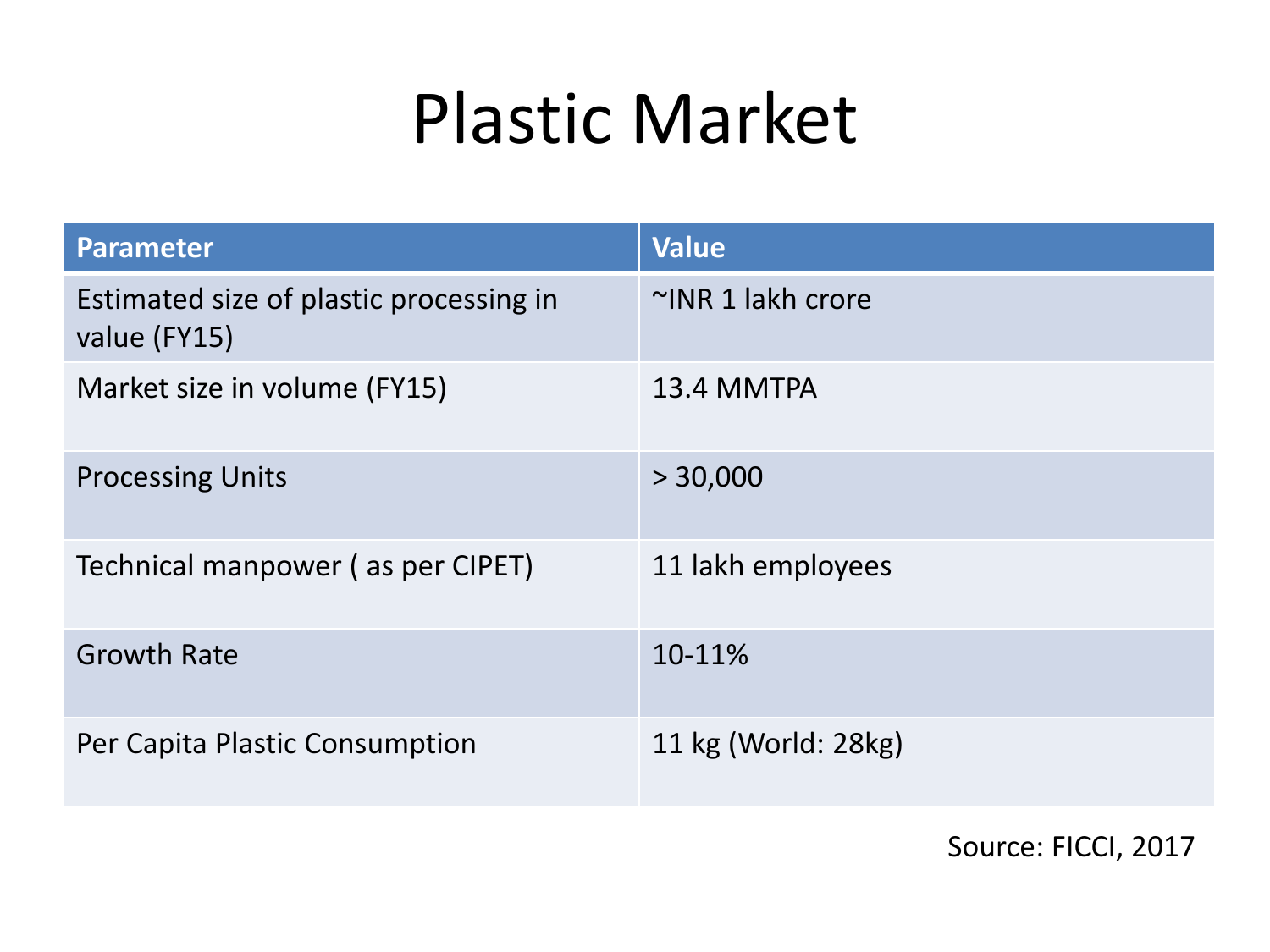

# Sector wise plastic consumption



(Swachh Bharat Mission, 2018)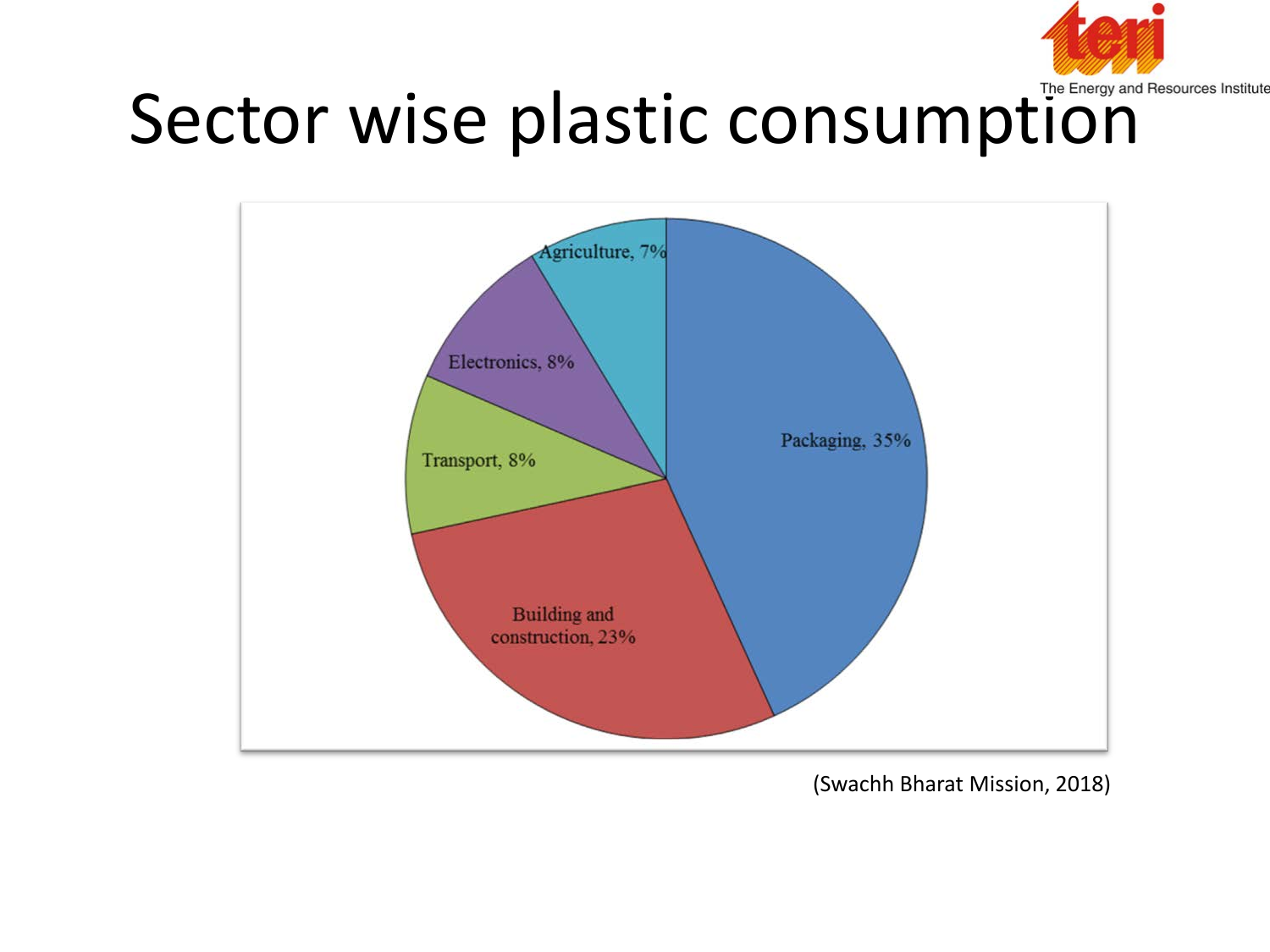

# Packaging Industry-Growth Scenario

- With rising nos. of middle class consumers Indian packaging industry will grow at a CAGR of 9.2% in 2016-2021, as compared to 6.2% during 2011-2016
- Flexible Packaging leads growing at a CAGR of 8.9% during 2016- 2021 with major contributions from the Food, Household Care, and Cosmetics & Toiletries industries
- During this period, the Soft Drinks and Food industries will be the highest packaging market share gainers with share growth of 3.4% and 1.3% respectively.

*Source: Trends and Opportunities in the Indian Packaging Industry: Analysis of changing packaging trends in the Food, Cosmetics and Toiletries, Beverages and Other Industries, Research and Markets, April 2017.*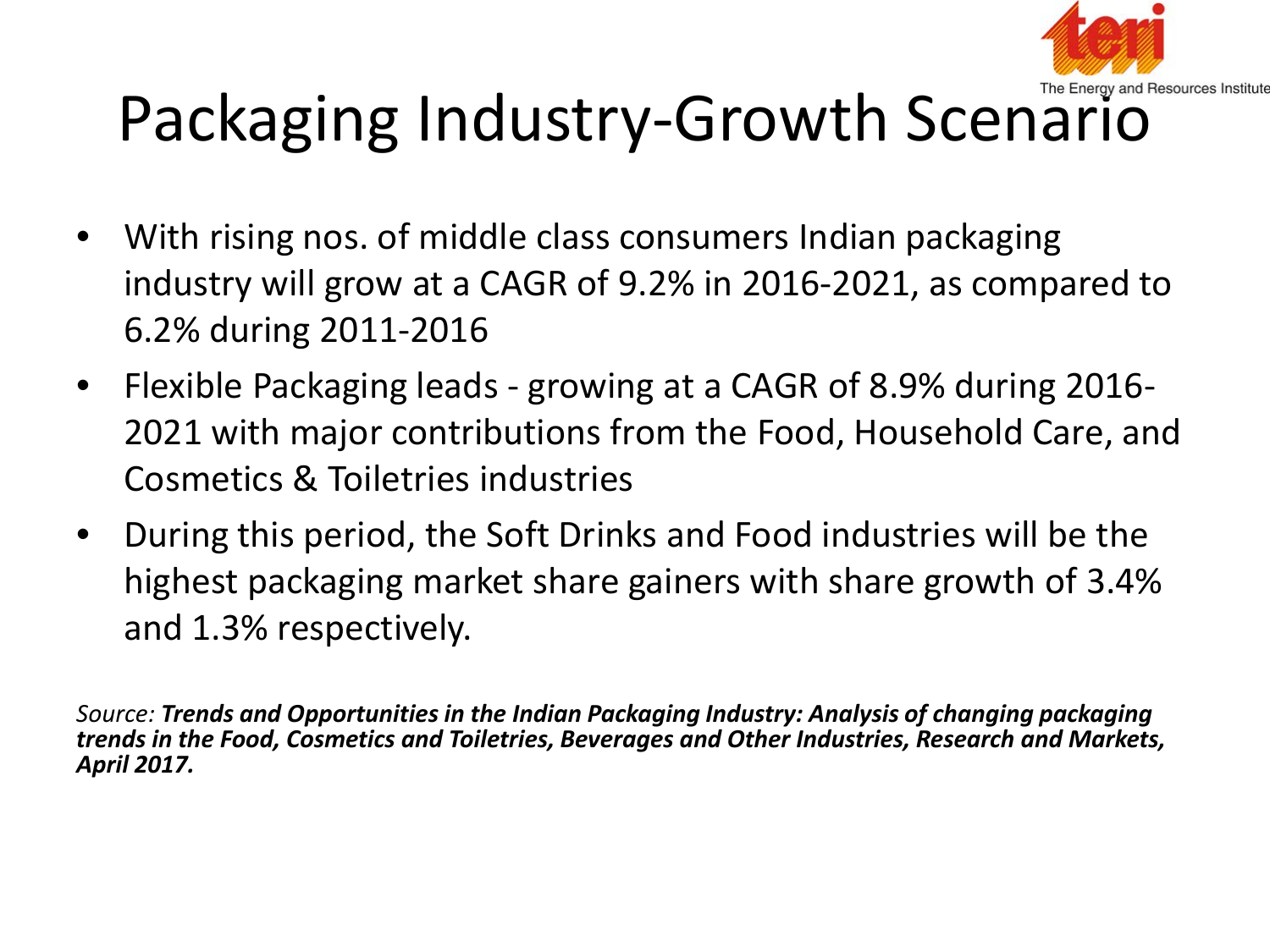



Source: AIPMA and Plastindia, TATA Strategic Analysis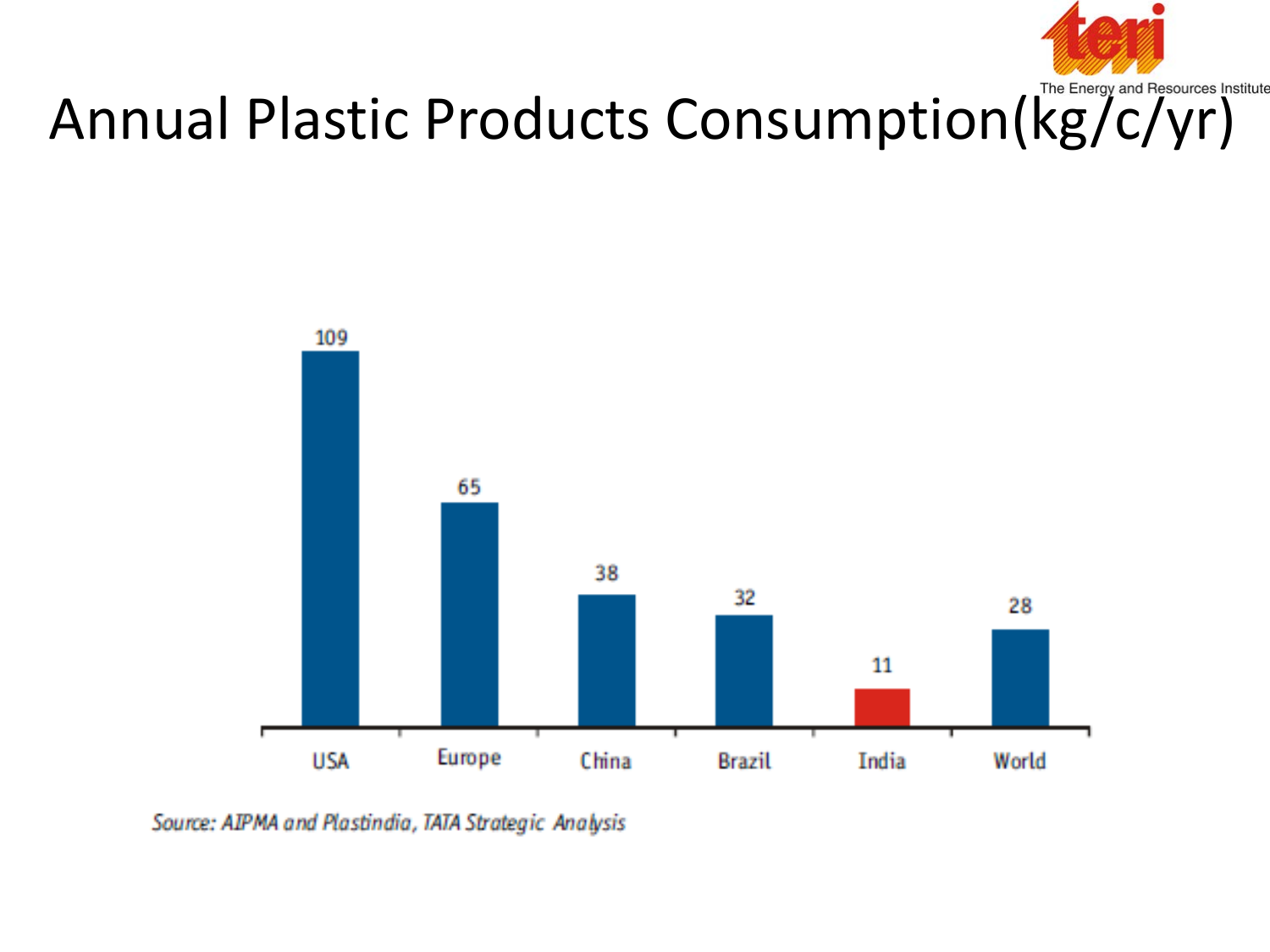## Growth of Plastic Consumption

- 2015- 13.4MMTPA
- 2020- 22.0MMTPA



Source: Industry reports, TATA Strategic Analysis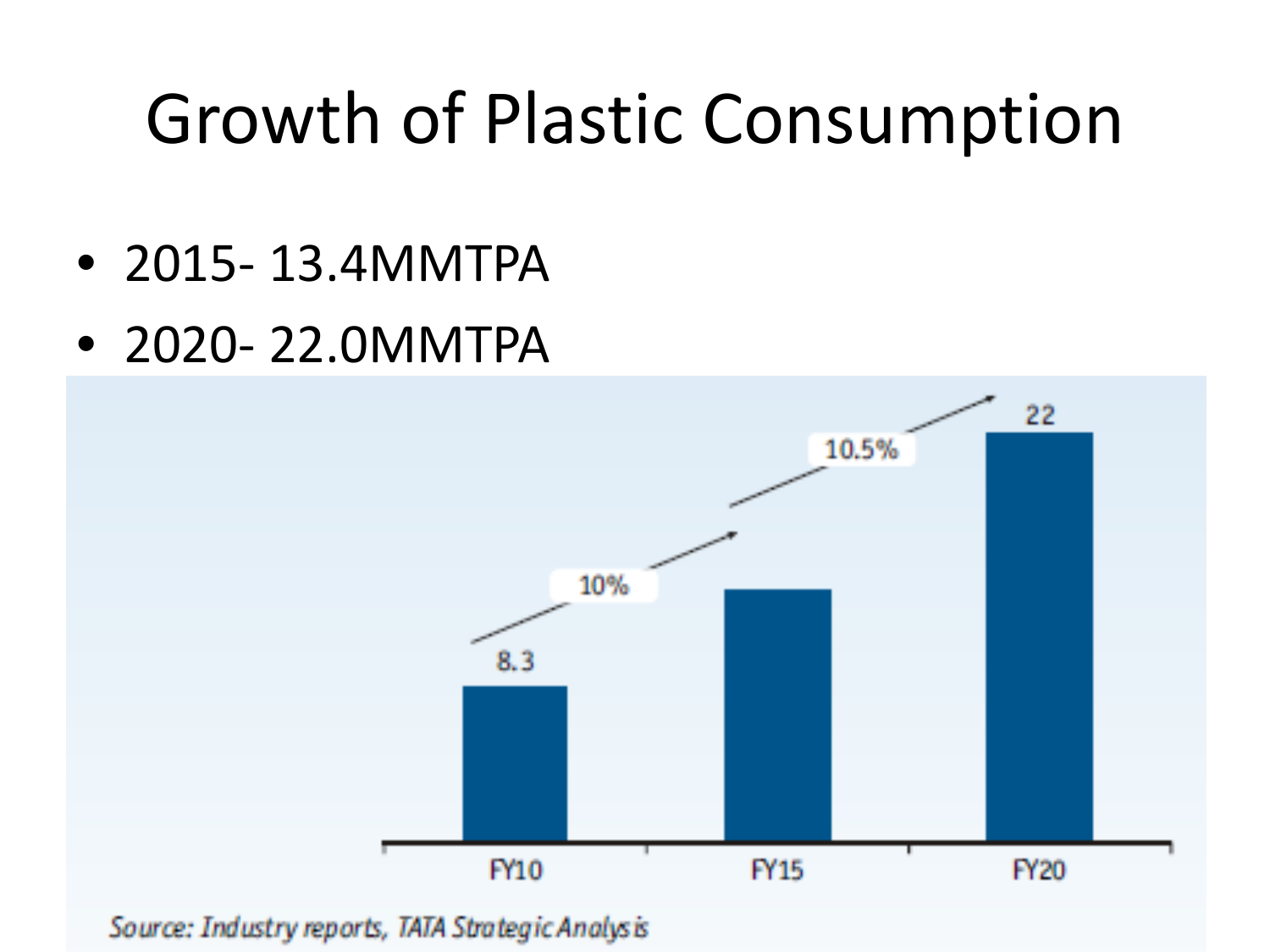### Growth Drivers

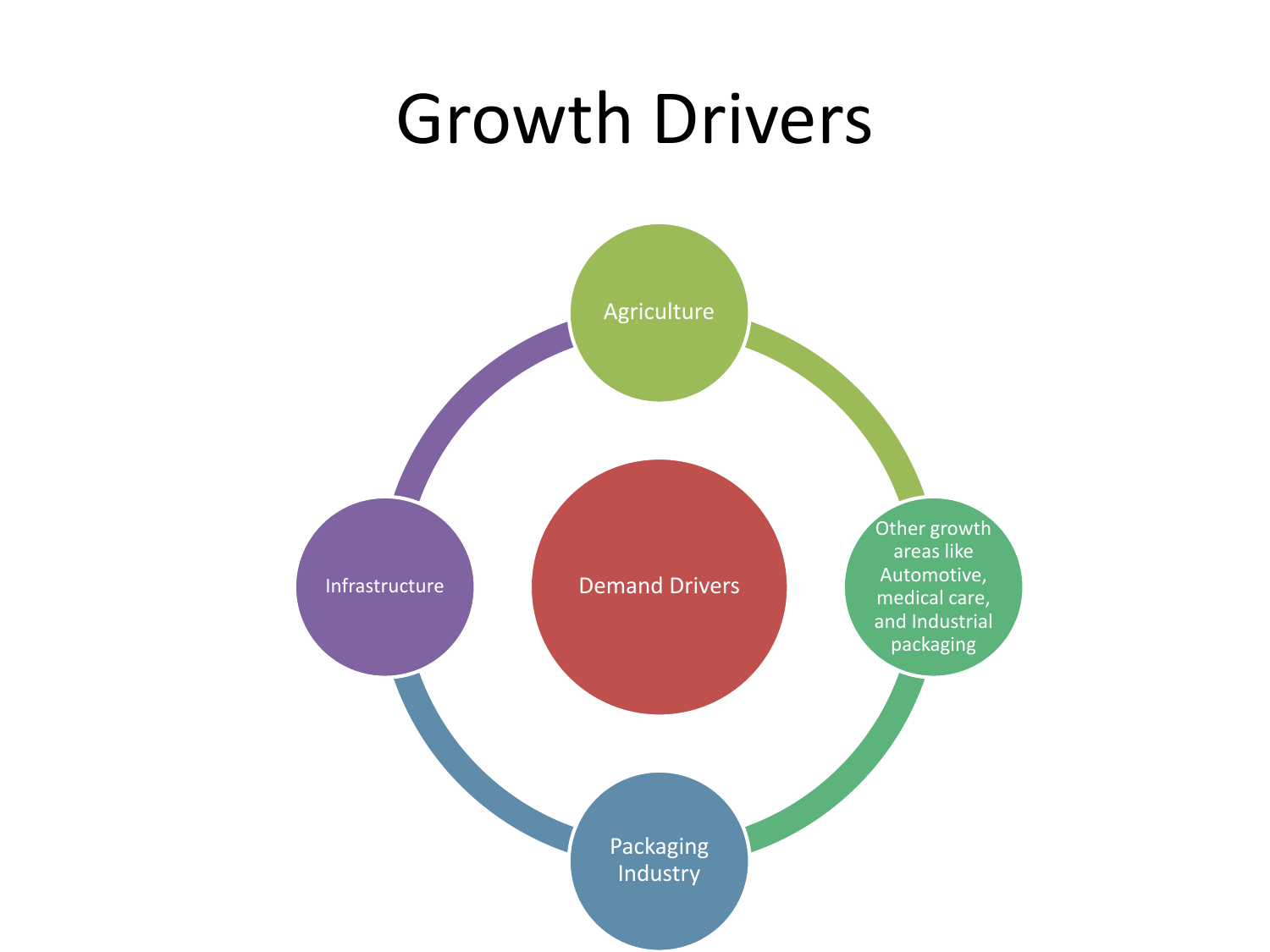#### Structure of Plastic Industry in India

High Dominated by ~15 Polymer large industrial groups **Manufacturers** ind-UserIndustries Concentration Dominated by  $~14,000$ Equipment  $~\tilde{}$  200 players unorganized **Manufacturers** Recycling units **Players**  $^{\sim}$ 3.500 organized **units** Frameented with "30,000 units **Plastics** mostly operated by small players **Processors Low**  $\blacktriangleright$  Flow of equipment Flow of processed plastics  $\Rightarrow$  Flow of recycled plastics > Flow of virgin polymers

Source: CRISIL, Plastindia Foundation, Kanvic, TSMG Analysis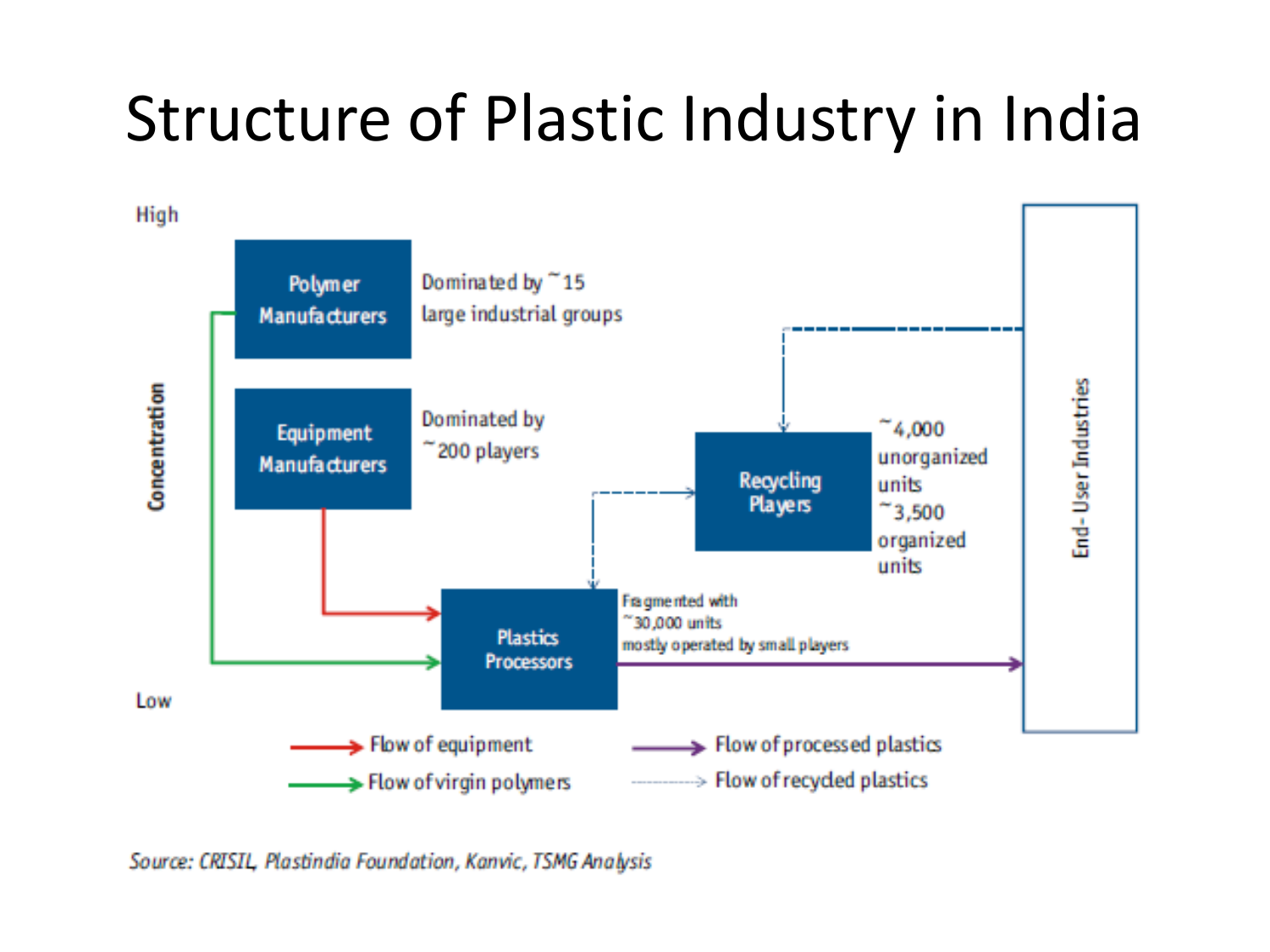

# Plastic Waste Status in India

**Plastic Waste generation from Indian states (MT/yr)**



As of 2017, India's total plastic waste generation- 15722 TPD (P. Singh, 2016)

On an average, about 60% i.e. 9205 tonnes plastic is recycled. This recycle rate is very large in comparison to developed countries (10-15%).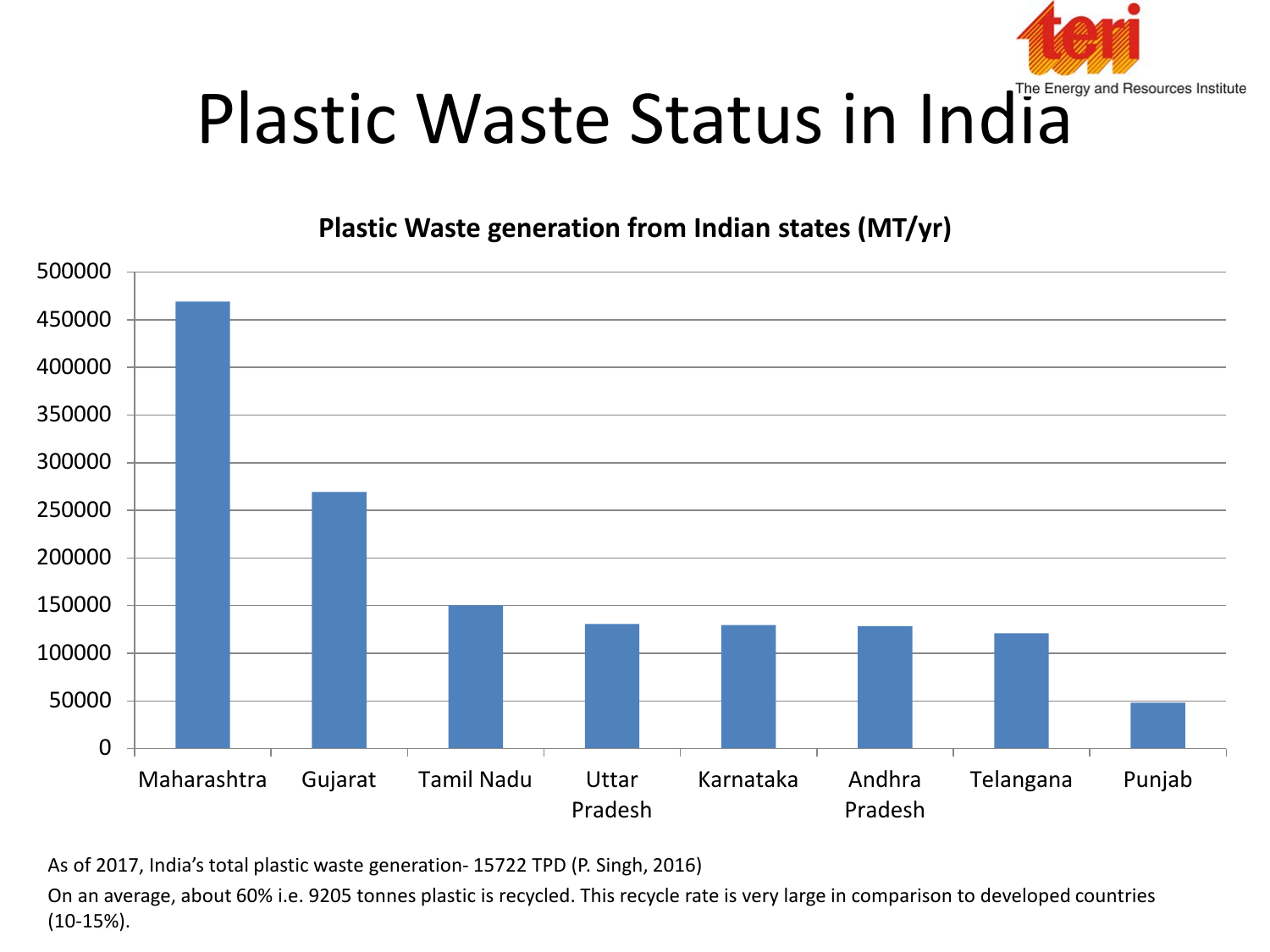#### Largest Plastic Waste Generating Cities

| <b>City</b>      | <b>Waste Generated TPD (2015)</b> |
|------------------|-----------------------------------|
| Delhi            | 689                               |
| Chennai          | 429                               |
| Kolkata          | 426                               |
| Mumbai           | 408                               |
| <b>Bangalore</b> | 314                               |
| Hyderabad        | 199                               |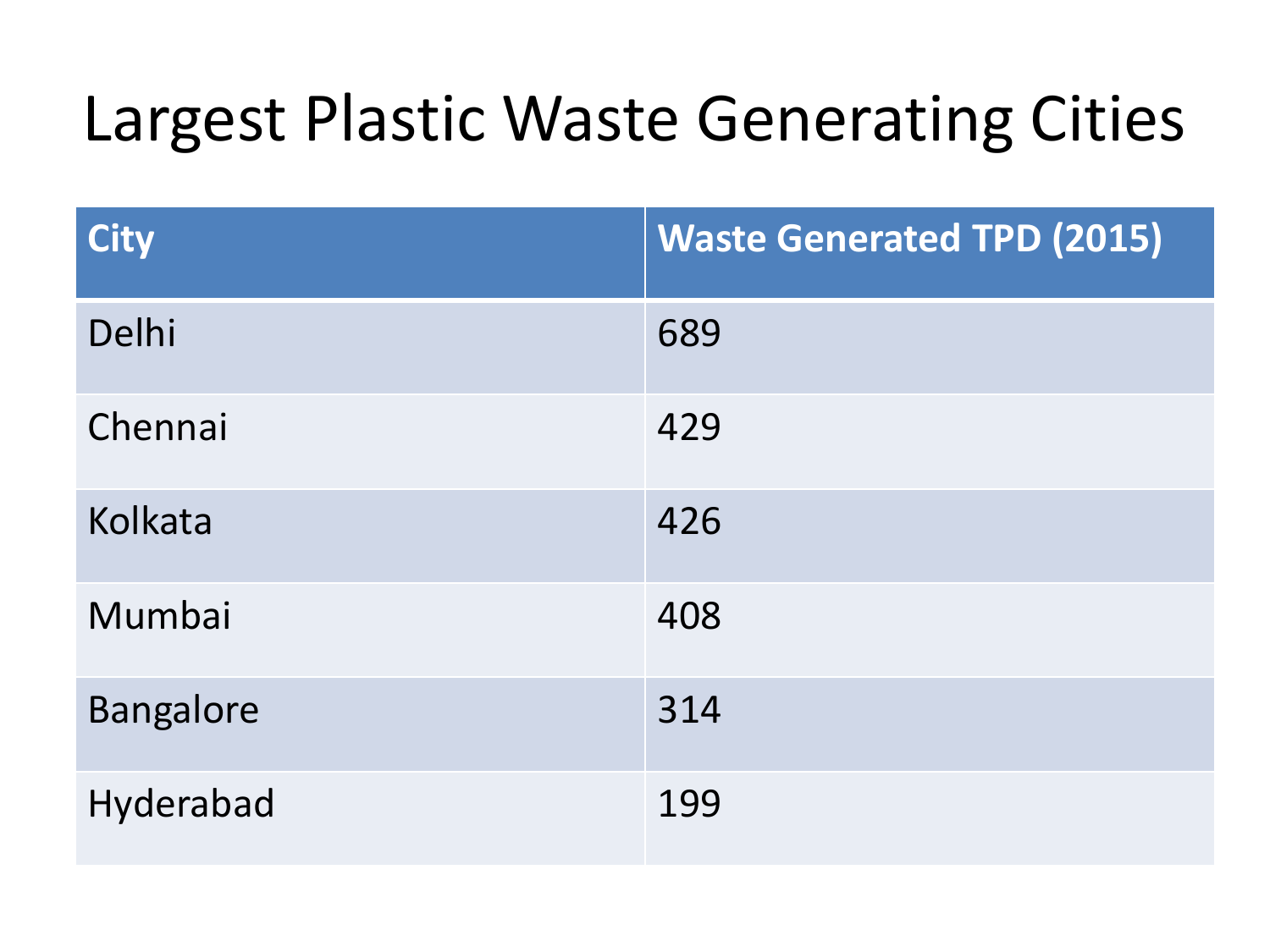#### Plastic Waste composition in some cities

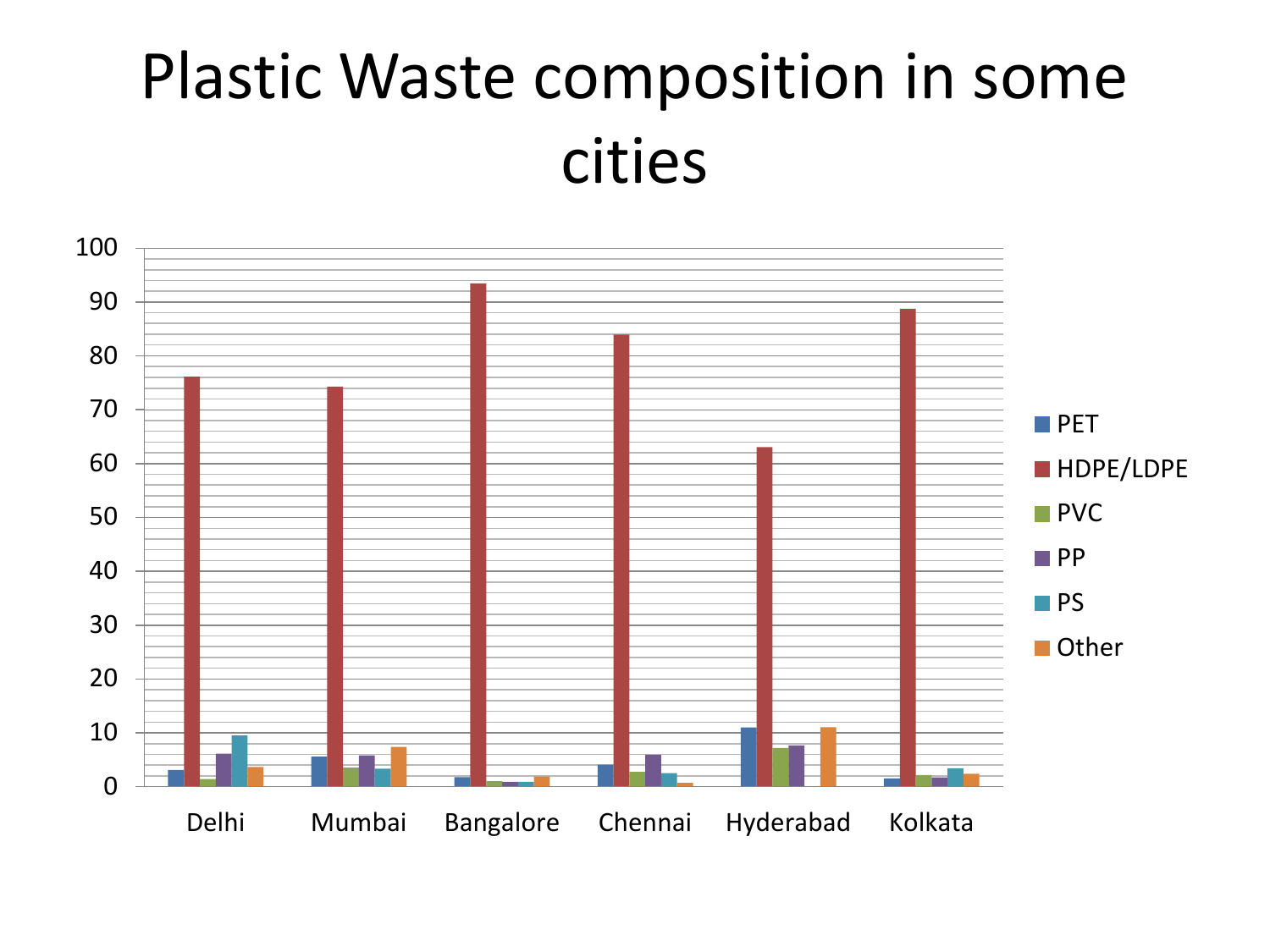### Average Plastic Waste Composition (2015)

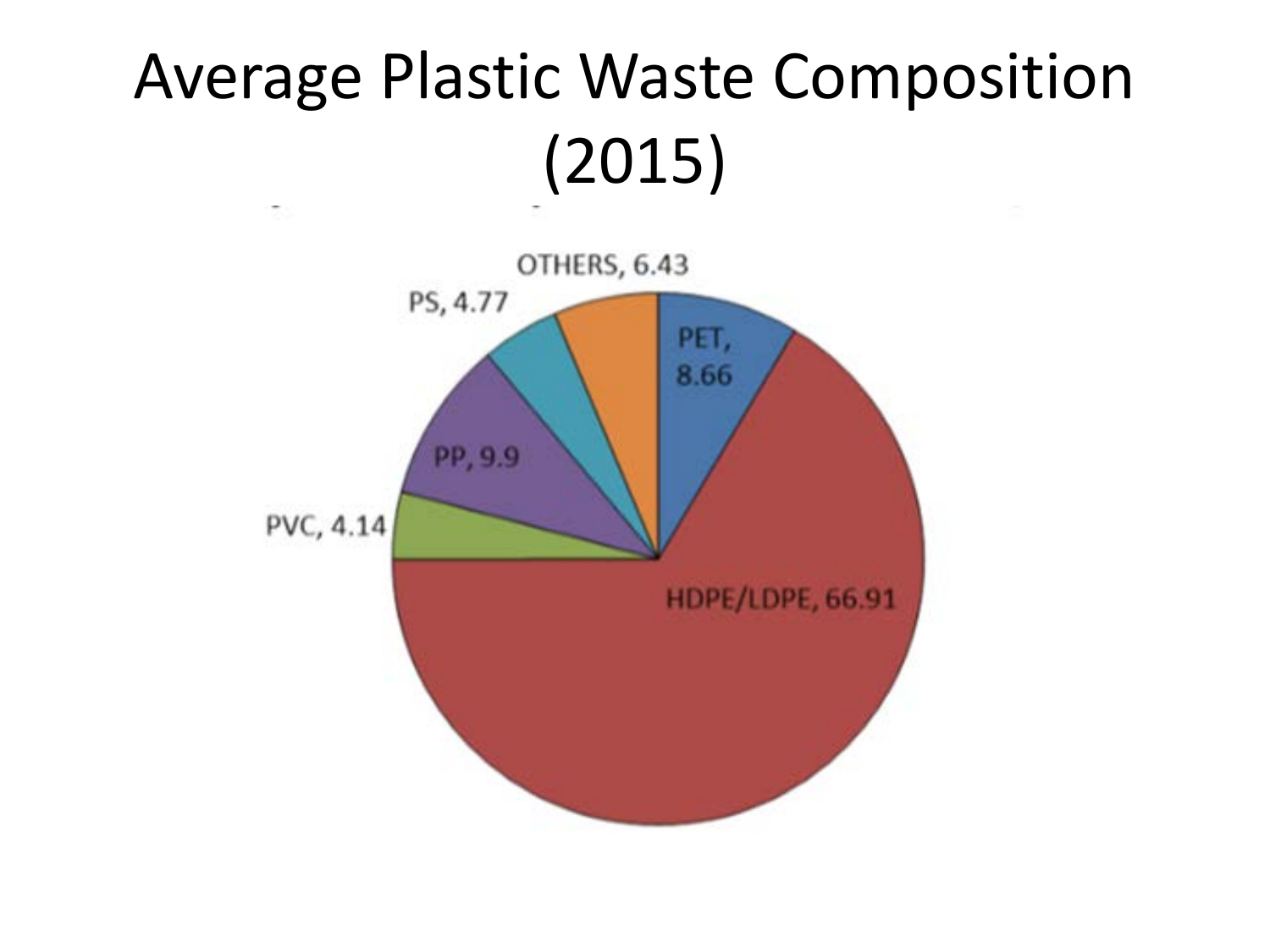#### Sources and fate of packaging waste



The Energy and Resources Institute

Source: IIP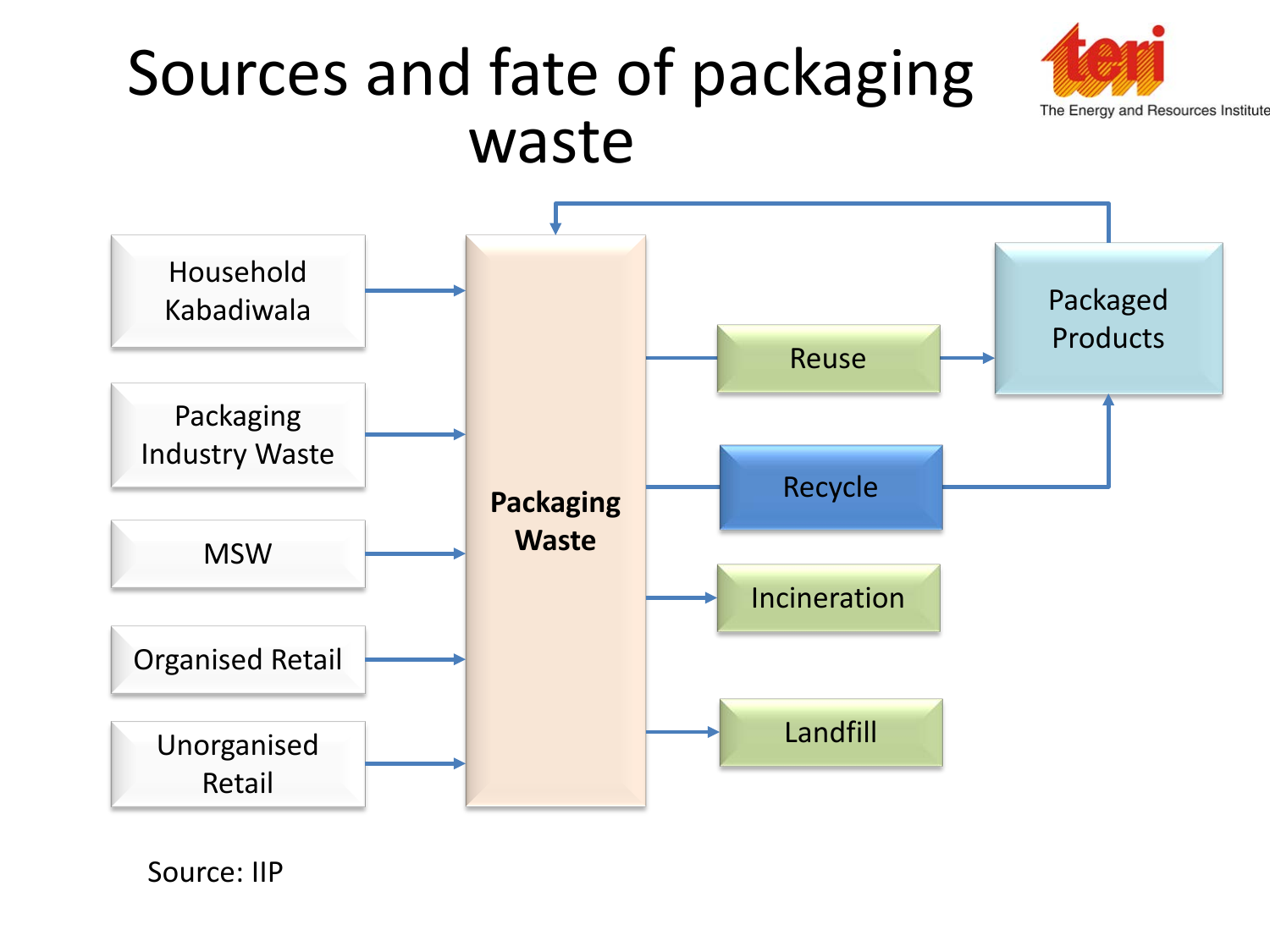

# Plastic recovery flow diagram

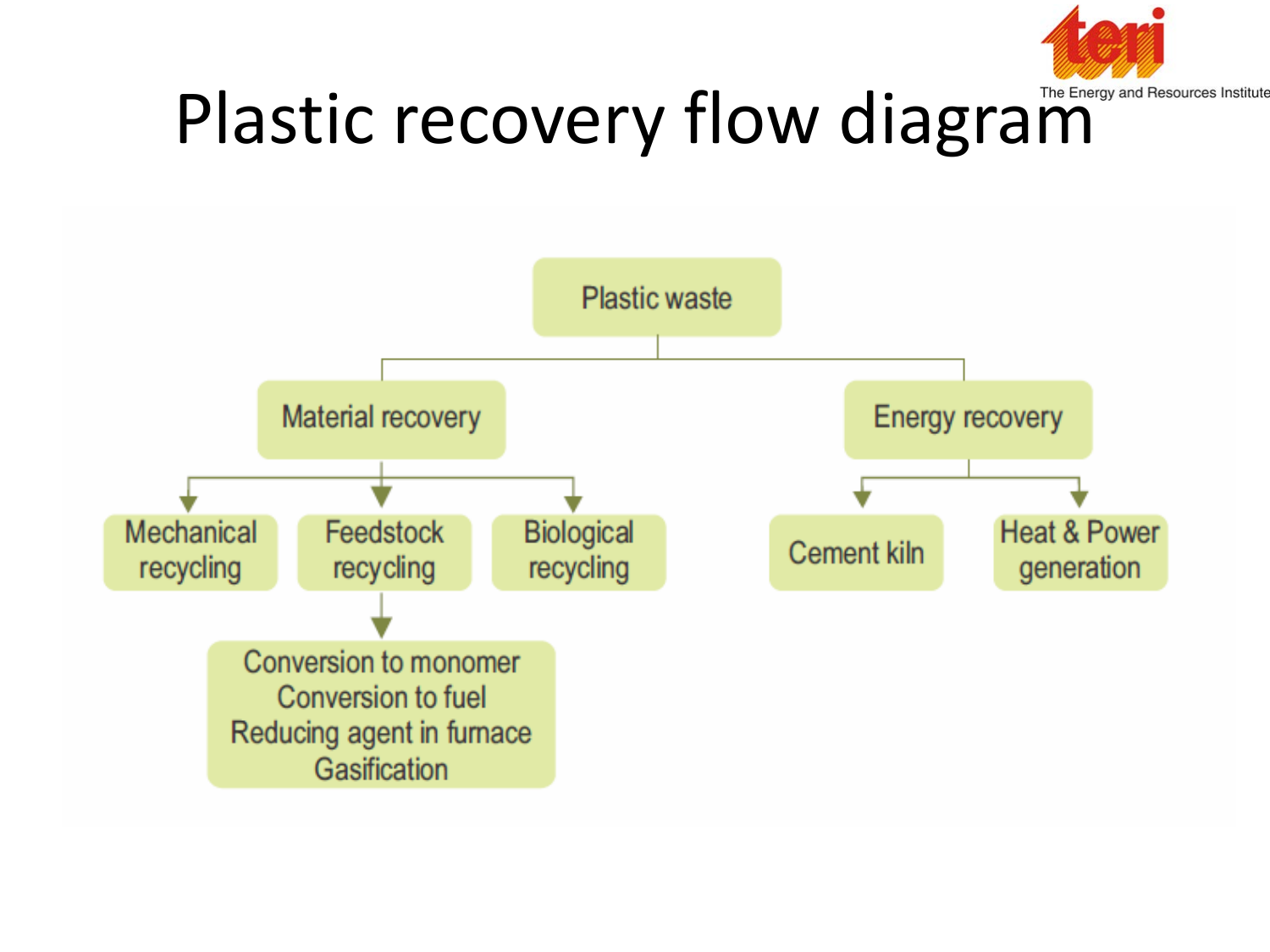#### Impacts of Plastic Pollution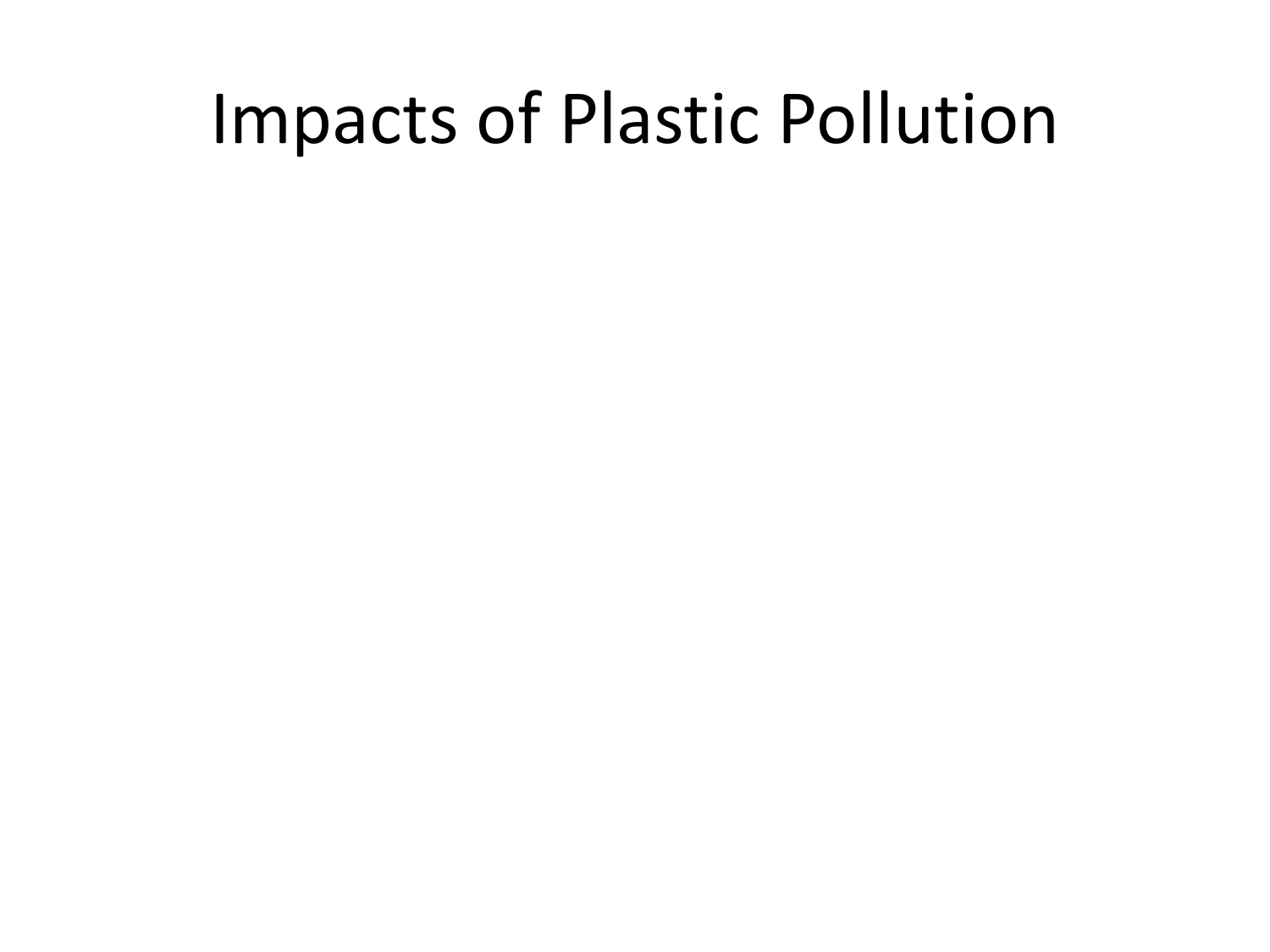#### Impact of unmanaged plastic waste

- These plastic items such as thermocol, Styrofoam, transparent and colored plastics, only tend to break down into smaller particles.
- On reaching to water bodies they continue to either stay suspended, or settle in the sediments, blocking transfer of oxygen and percolation of water through the soil.
- Through their continual existence these plastic articles also tend to be consumed by plankton consuming animals and hence enter the food chain as well.
- Presence of micro plastics as marine debris, often ingested by freshwater fauna, and thereby entering the food chain.
- River Yamuna in India faces discharge of industrial waste of which phthalic acid esters, hazardous compounds that are found in PVC (also blended in plastics to enhance their plasticity).
- These phthalates leach out in the vicinity- both land and water causing serious concerns to the biota of the river and indirectly to human health as well.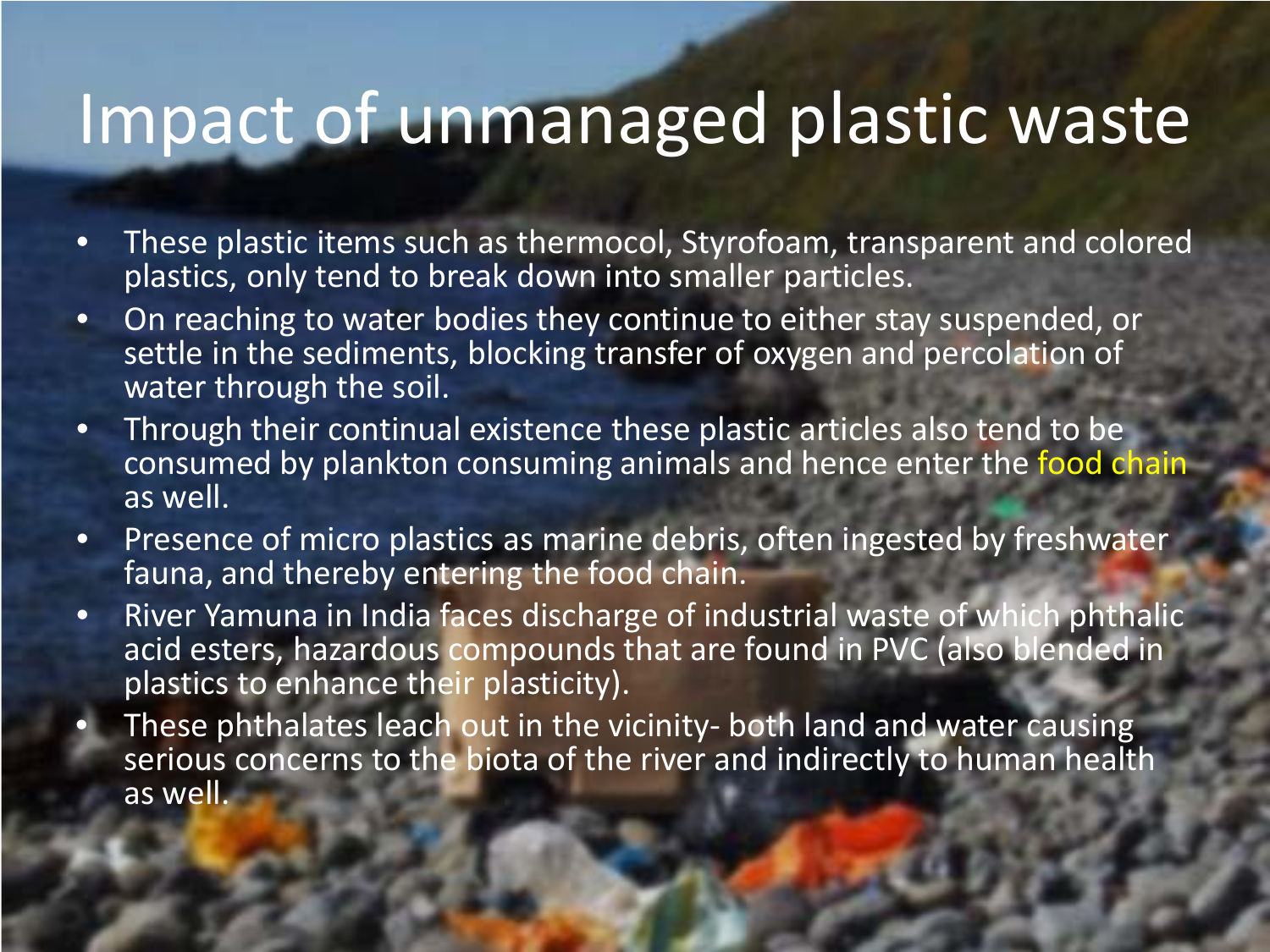# Impact of unmanaged plastic waste

- Another common method of managing collected and non recyclable plastic waste in India is landfilling.
- Waste is dumped in low lying areas.
- Because these areas are prone to flooding, there is higher possibility of contamination of surface water during rains.
- Leachate from plastic waste is highly toxic and it deteriorates the ground water quality as it permeates through the soil, especially in the rainy season.

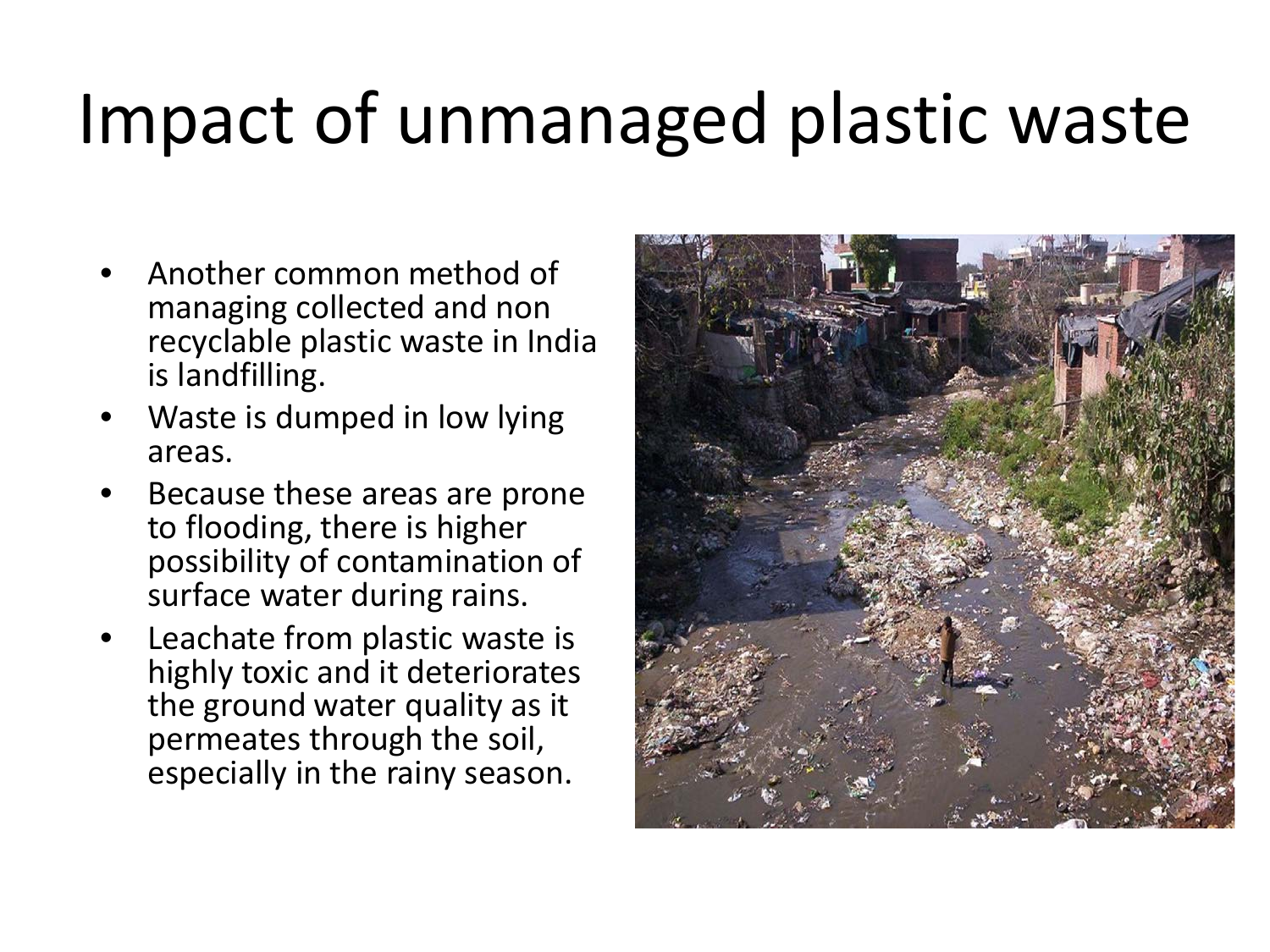# Alarming Scenerio

- Plastic rubbish will outweigh fish in the oceans by 2050 unless drastic action is taken to recycle it.
- 95 percent of plastic packaging is thrown away after a single use.

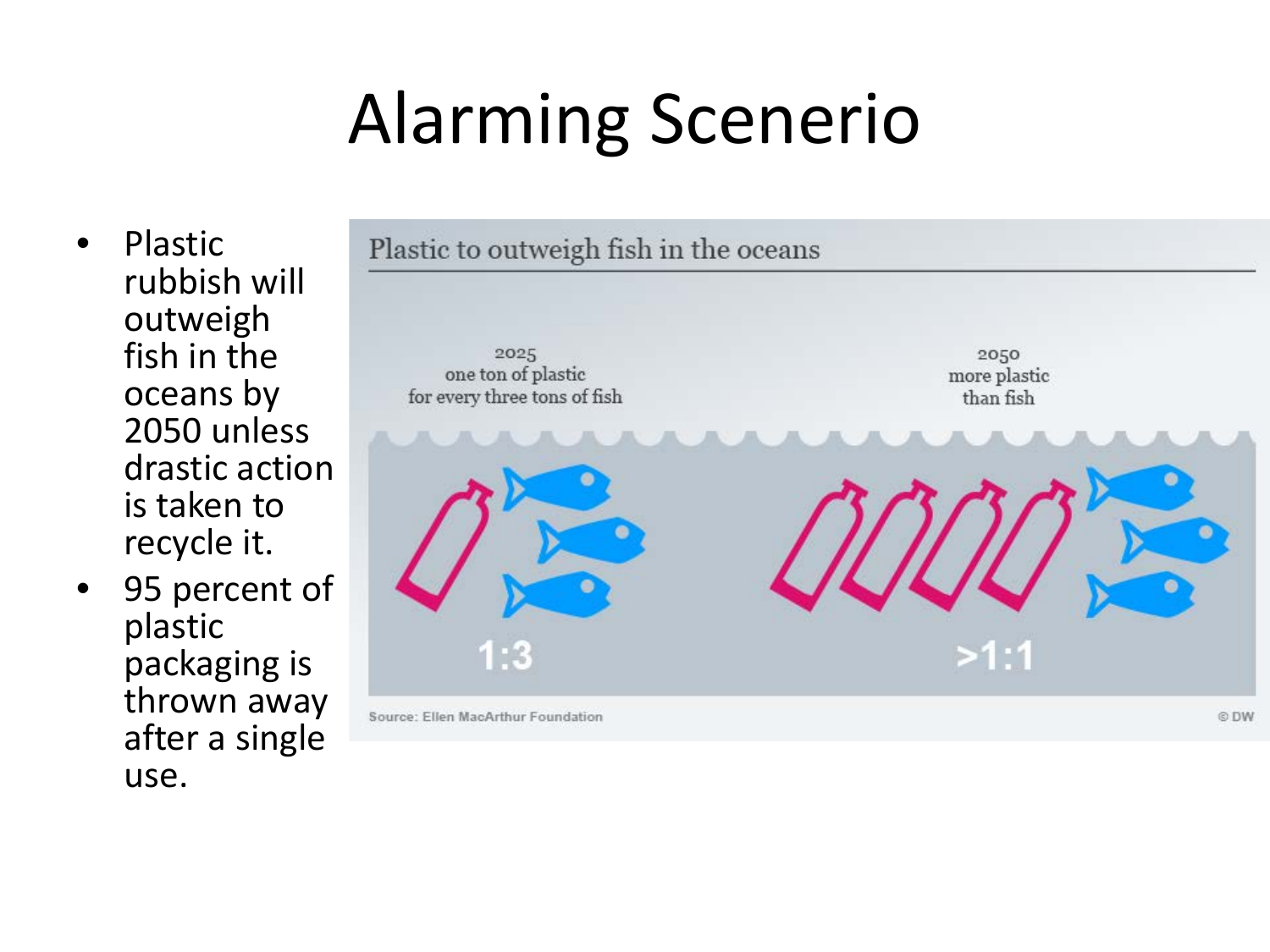#### Is **Plastic** a Problem?

Accounts for 40% of Global packaging mix PET is fast replacing glass and aluminum in packaging market

Glass and aluminum containers yield 230% and 175% more atmospheric emissions vis-à-vis PET

Contribute 68%and 18% less solid waste by weight vis-à-vis glass and aluminium containers

India has low per capital consumption of PET (0.3 kg) as compared to global average of over 2 kgs

Recycling each plastic bottle can conserve enough energy to light a 60W light bulb for up to 6 hours

Recycling 1 ton of PET containers saves 6 cubic meters of landfill space

Recycling 1 ton of PET saves 1.5 tons of Carbon Dioxide vs. land filling or incineration

70 per cent PET is recycled in organised sector in India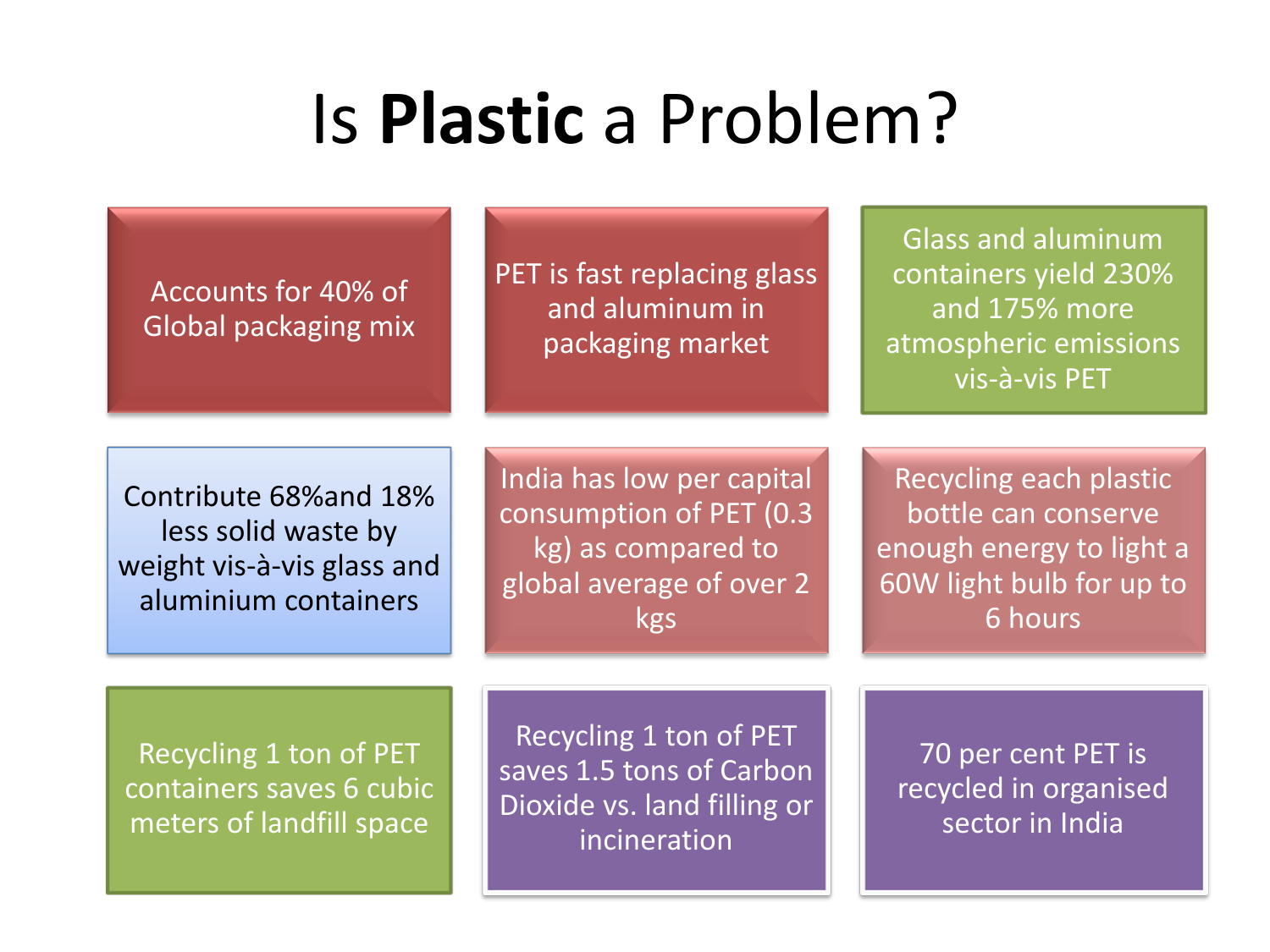# Is Plastic a Problem?

- Using resources already in the human economy consumes much less energy than virgin materials, up to 95% less energy in case of aluminum and 80% in case of plastics.
- Recycling is an essential part of responsible materials management and helps to shift from a 'linear' to 'circular' economy. It helps in generating more jobs, retrieving valuable products as sources of revenue, reduces waste transportation costs and emissions along with landfill expenses.
- Plastic has low energy requirements during production, hence considered to be energy efficient. It consumes about ~25% less energy in production compared to other alternatives.
- It results in lower emission of  $CO<sub>2</sub>$ . Thus when compared to glass or aluminum plastics results in lighter environmental footprint. However, plastic is sustainable choice only if recycled and disposed of properly.
- Segregation of waste at source, promotion of waste management infrastructure and increased bio-based plastic are the key's to manage plastic pollution.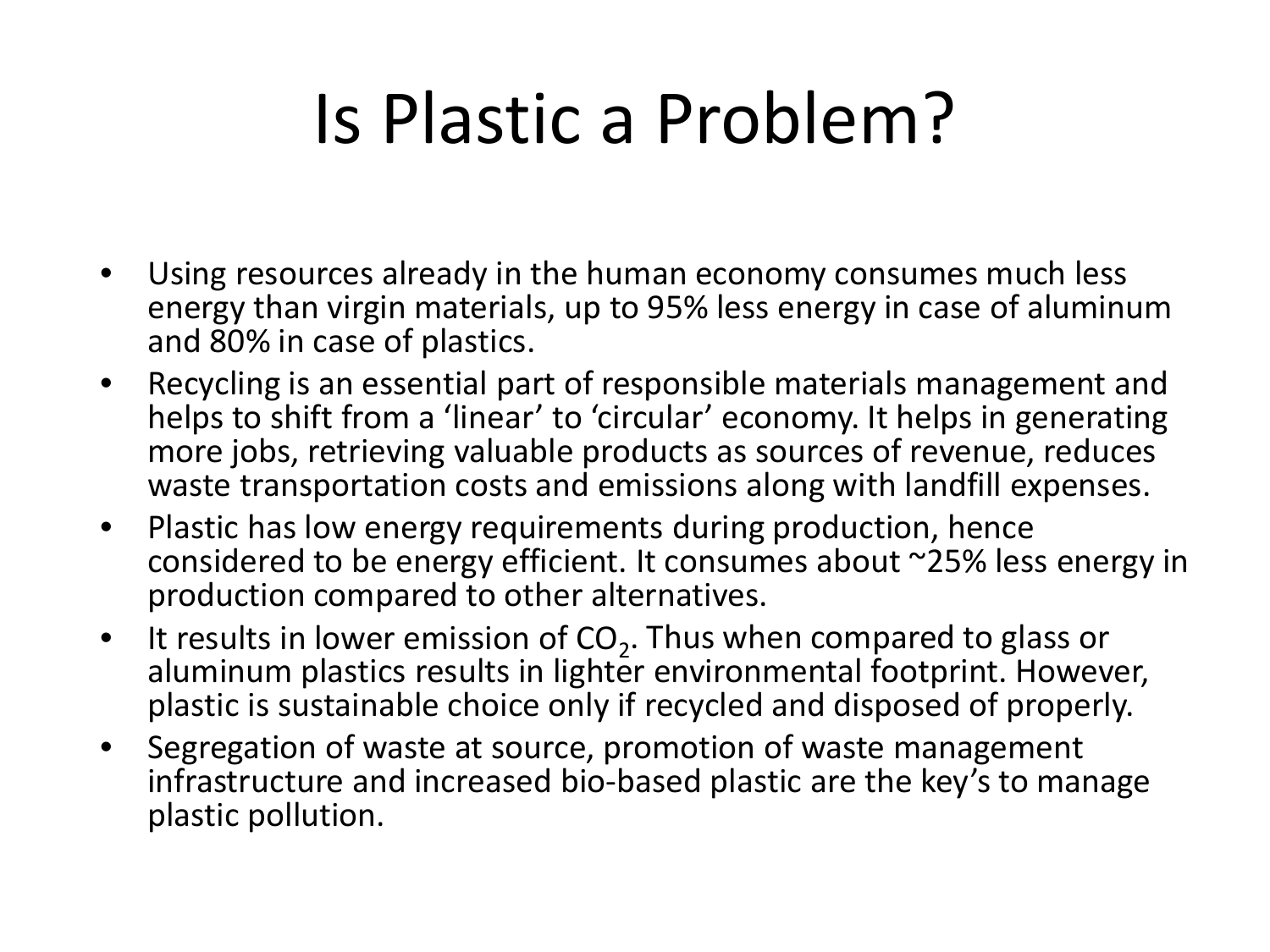### Requirement- Proper management of Waste

- Problem: rather organizational than technical
- Refuse disposal is non profit business -> looked as an unwanted side effect of development.
- Proper operation and monitoring is required at every functional element of MSW management.









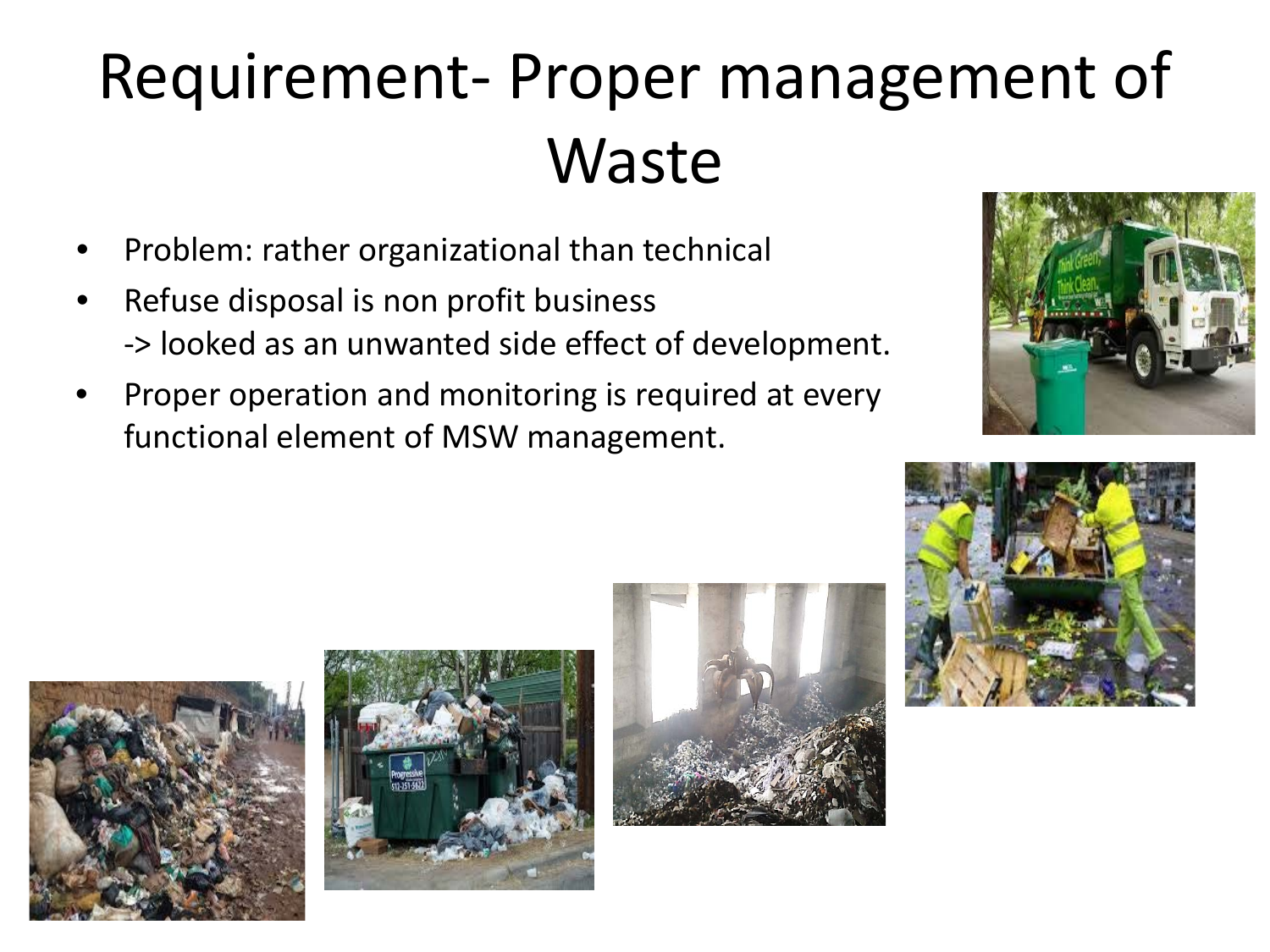# Suggested Actions



Plastic degrading bacteria (Yoshida S. et. al 2016)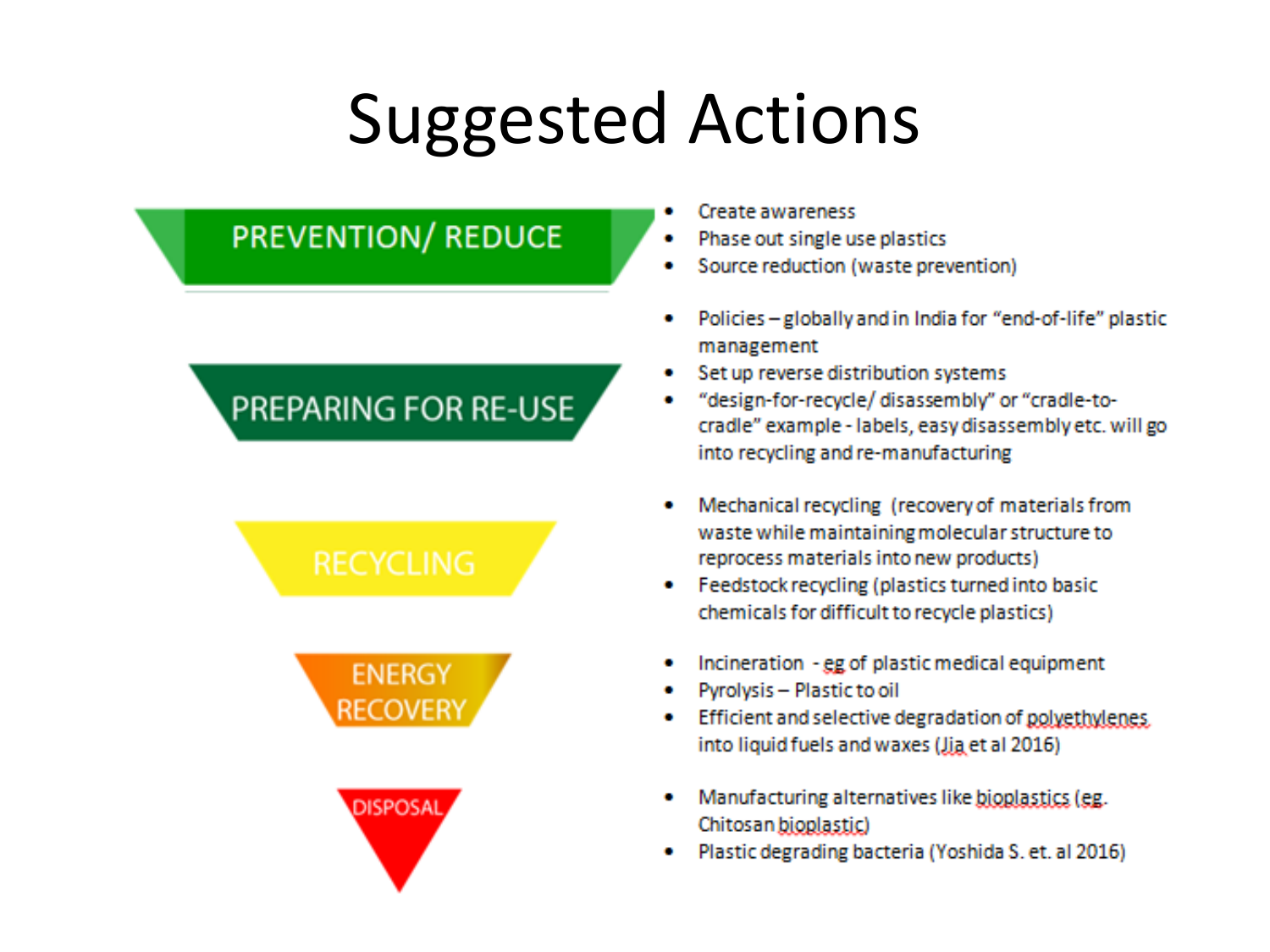# Suggested actions that can have a deep impact

- Minimize single-use plastic packaging and find sustainable alternative materials.
- Make brand-owners responsible for the environmentally sound management of the packaging at the end of its life.
- Introduce incentives for the collection and recycling of plastic packaging.
- Increase the value of plastics to incentivize plastic collection in countries where informal systems of waste picking and recycling prevail.
- Evolving and implementing the concept of Design for Recyclability (DfR) which would involve addressing the following issues:
	- Design and fabricating a product for easy dismantling after end of life (e.g. automobiles are required to be 90 % recyclable in Europe at the end-of-life)
	- Promoting products with modular designs with longer life where different components can be replaced/changed as the need may be so that the product's entry into the waste stream is delayed (e.g. Dell computers)
	- Controlling use of dyes and additives and look for non-hazardous substitutes